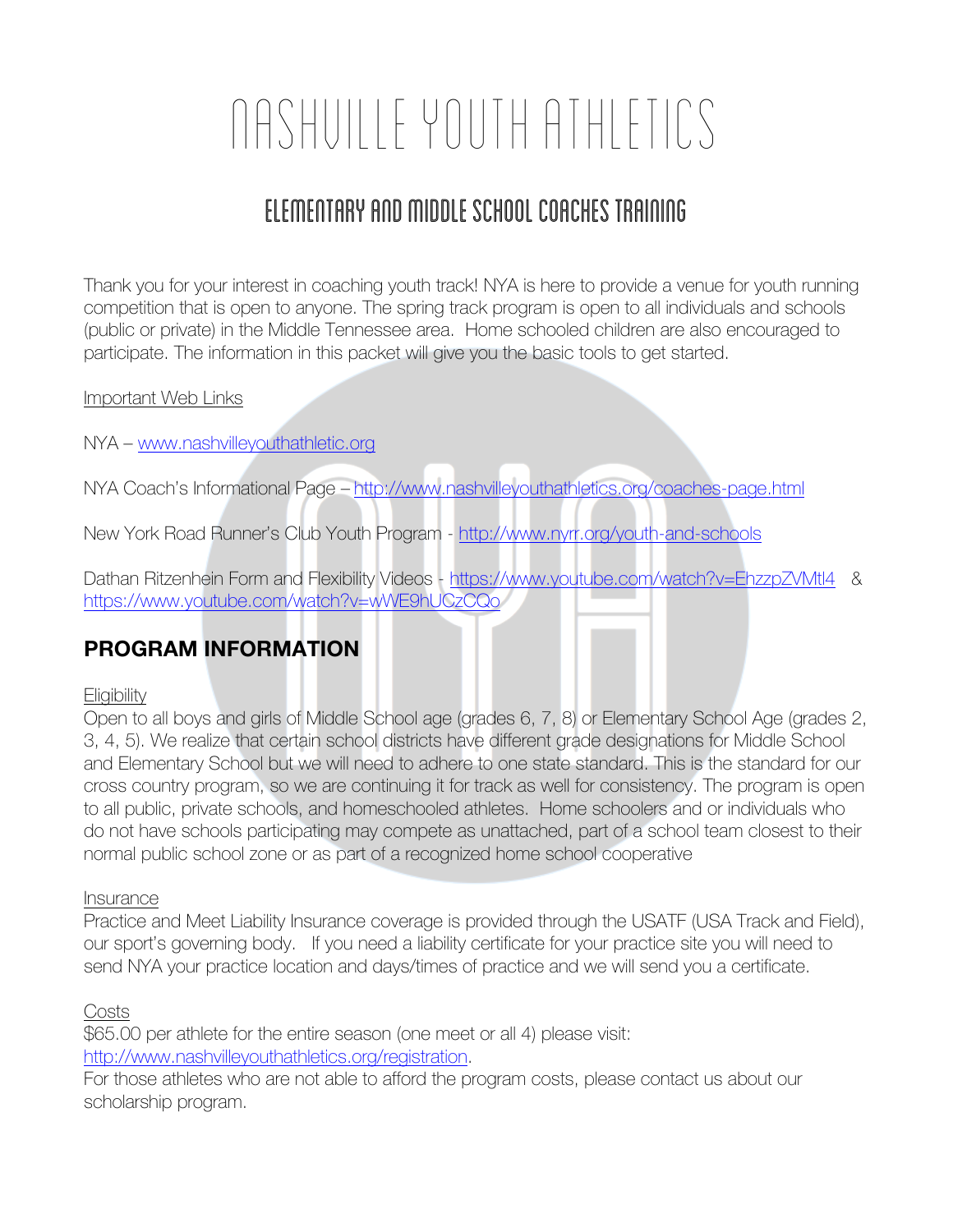## **MEET INFORMATION**

#### Distances Run

100m, 200m, 400m, 800, &1600m (mile) Coaches will need to submit entries for their athletes by WEDNESDAY prior to the upcoming meet.

#### Check-In & Clerk of Course

We recommend that all athletes be at the track at least 30 minutes prior to the race start time (2:00pm). Meet schedule will run as follows: 100, 1600, 400, 800, 200. Specific times that individual races will start cannot be calculated specifically. Athletes will need to check in at the clerk's tent when called prior to their race. **There will be a first, second and third call for every event.** Once the third and final call is made all athletes should be at the clerk's tent ready to be walked to their event. We will not make specific calls for individuals that have not checked in. Please listen so you do not miss your race! Coaches, it is a good idea to have a parent or group of parents in charge of this at each meet. This frees you up to coach the kids!

#### Team Areas

Each team should designate an area to gather before and during the meet. Once your team has arrived coaches can take their team on a warm up run followed by stretching and pre-race routine. It is important to increase blood flow and range of motion to the major muscle groups in order to prepare them to run. We recommend a dynamic routine as it has been shown to be the most effective way to prepare. A dynamic stretch is one that slowly works the muscle in its full range of motion. What most of us are used to doing prior to an athletic event is static stretching: holding one pose for an extended period of time in order to elongate the muscles. This should still be done, but only after workouts and races. You can find sample routines for both dynamic and static stretching on our website, coaches' page.

#### Start of the Race

We will make announcements throughout the meet as races are being started. We pride ourselves at being on time with these races. Please be prepared and have your athletes checked in and ready to run.

#### Finish Line

At some of our meets we will be fortunate enough to have an automated timing system with a camera. Please inform your athletes and parents to remain away from the finish line at all times as it could seriously disrupt the outcome of the finish results. We would also like for parents to remain off the infield as this should be reserved for athletes and coaches only. The exception to this would be if a parent is coaching an unattached athlete.

#### Spring Developmental Track Meets

- 3.25 Overbrook School
- 4.8 USN River Campus
- 4.15 USN River Campus
- 4.22 Championship Overbrook School
- \*\*\*all above meets will begin at 2:00\*\*\*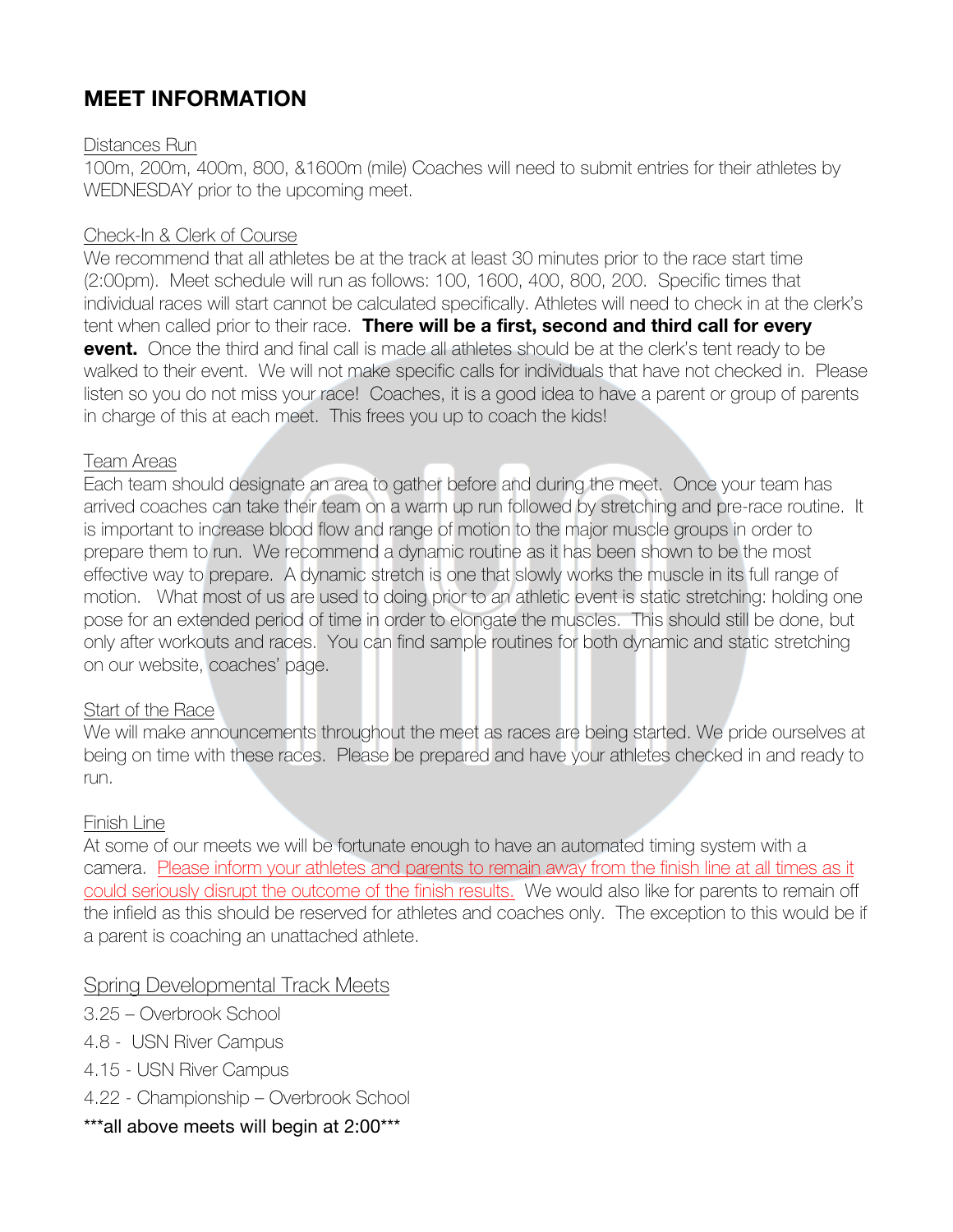Maps and directions to all sites are located on the NYA website.

#### NYA Inclement Weather Policy

In general, meets will run as scheduled. If weather forecasts call for threatening weather, please do NOT assume that we will cancel the meet. Meet officials will be out at the track from the morning of each meet through the start of each meet and will assess the weather status as it stands on the race course. IF THERE IS ANY CANCELLATION, we will make an announcement on our webpage, facebook page, and twitter account. If possible, we will attempt to send an email and/or text alert. There is an option to "opt in" to text alerts through your account on the registration site. This would be the only reason NYA would text you and may be a good way to have the most current info. As a general rule, we will run in rain. If there is lightening in the area, the meet will be delayed for 30 minutes. If at that time there is still lightening in the area, the meet will be delayed for an additional 30 minutes. If after two 30 minute delays, lightening is still in the area, the meet will be cancelled. Although we will try our best to make up or reschedule the meet, NO guarantees can be made.

#### Results and Awards

Every participant will receive a ribbon for completing the race. Top 3 finishers, per gender per division, will receive place ribbon. Place ribbons/awards are given once ALL heats of the event have been run. Traditional awards (medals, trophies, t-shirts, etc.) will be given at the last meet of the season, championship. RESULTS WILL BE POSTED on the website and Tennessee Runner/MileSplit by 9:00pm on the day of the race.

## **COACHING POINTS**

#### Practice Logistics

1) Find safe running locations. If you don't have access to a track, grass is much more preferable than sidewalks, pavement, or near traffic areas. Running on grass can be much safer and can prevent injuries in the surface is devoid of ruts, holes, or rocks. Encourage parents who walk or run to help out.

2) If possible, have options in your running route. Running the same course every day will make for bored and tired young runners.

3) Vary the types of runs you do on the course.

- a) Run some out and backs with the entire team. If someone has to stop, have them stand in place and wait for the group on the way back and jump back in. One fun way to do this is make it a challenge and the last boy or girl to stop wins  $\odot$ .
- b) Run some continuous relays. Split them up in groups of 2 or 3 and have them race to a point 100 yards and back. Their "rest" is while their teammates are running. Each athlete should be running 3-4 times per race. Have 2 races per practice with a 5-10 break in between. Switch up teams to make it fun.
- c) Run Intervals. Mark out a 400 meter circle and have the kids run a loop, walk for a few minutes, then run again. Alternate between running and rest until you have done 6-10 loops. Intervals can range from 100 meters to 800 meters at this age level.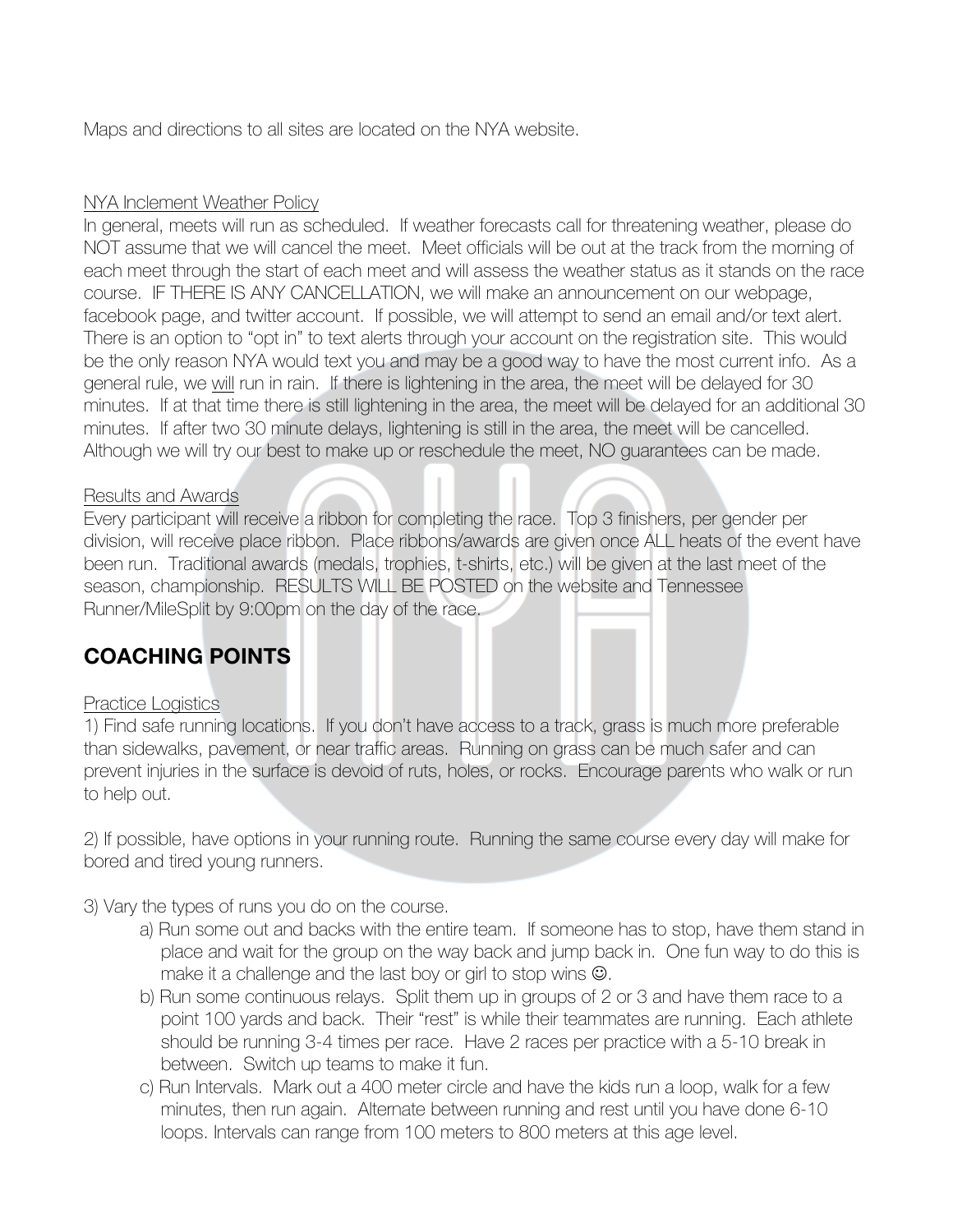- d) Run some Fartleks. Fartleks involve running for time or distance while alternating from running hard to jogging or walking. For example, one Fartlek might entail elementary kids running for a total of 10 to 15 minutes. During this time period, they may run slightly faster than race pace for 30 seconds, then walk/jog for 30 seconds, and continuing to alternate every 30 seconds for the entire 10-15 minute period. Rather than the kids worrying about time, have them alternate on your signal or whistle.
- e) Striders or shorter sprints where kids runs about 100m, but will break it into thirds wher the first third builds top top speed, top speed for the 2<sup>nd</sup> third and then come back down for the last third.

4) Be aware of how your runners perform or group up in practice. Always modify your practice to not only meet their state of physical readiness, but also modify for ALL levels of physical capabilities.

5) **Always have a back up or cancellation plan for practice.** What will you do in the event of severe weather, heat, or injury. Let parents know what the plan is and how to reach you. This is the coach's responsibility! Always carry your emergency contact info with you. You all have access to each athletes contacts and pertinent medical info through your team site. Have some way to access that quickly at practice

6) Encourage all kids to bring their own water or hydration. Hydration is of vital importance. In the beginning of the season, heat is a major concern and heat related illnesses should be taken seriously. Hydration also helps the body recovery properly after exertion. Please implore upon your athletes the importance of hydration. If practice is directly after school, encourage them to bring a water bottle to school for practice (and maybe a granola bar or something light to eat).

7) FREQUENCY? There will be a lot of variation in the level of fitness and the level of commitment with your runners and your parents. Find what's right for each athlete. We recommend running 3-4 active days per week at the elementary level  $(3<sup>rd</sup>-5<sup>th</sup>)$  grade) and 4-6 active days per week at the middle school level (6<sup>th</sup>-8<sup>th</sup> grade). Don't let these numbers scare you! Plenty of kids play other sports during the fall, and those can be counted as 'active days'! The Sunday meets can be considered 'active days' as well! At the elementary level, 1-2 organized practice days per week is fine. At the middle school level, 2-3 organized practice days per week is fine. Encourage athletes to run at home with mom or dad, or even do conditioning at home!

#### Athlete safety

It is of vital importance that we protect our athletes at all times. This includes proper supervision, physical safety, mental, and emotional safety.

- Make sure no athlete goes anywhere by themselves. Utilize the buddy system.
- Encourage all athletes equally. This is a developmental program and we should try and fit the needs of all athletes regardless of talent level.
- Be the example.
	- o Do not engage in an altercation with another coach or parent.
	- o Do not use foul language.
	- o Do not bully nor tolerate bullying.
	- o Discuss unwanted behavior calmly with the athlete and calmly with the parent.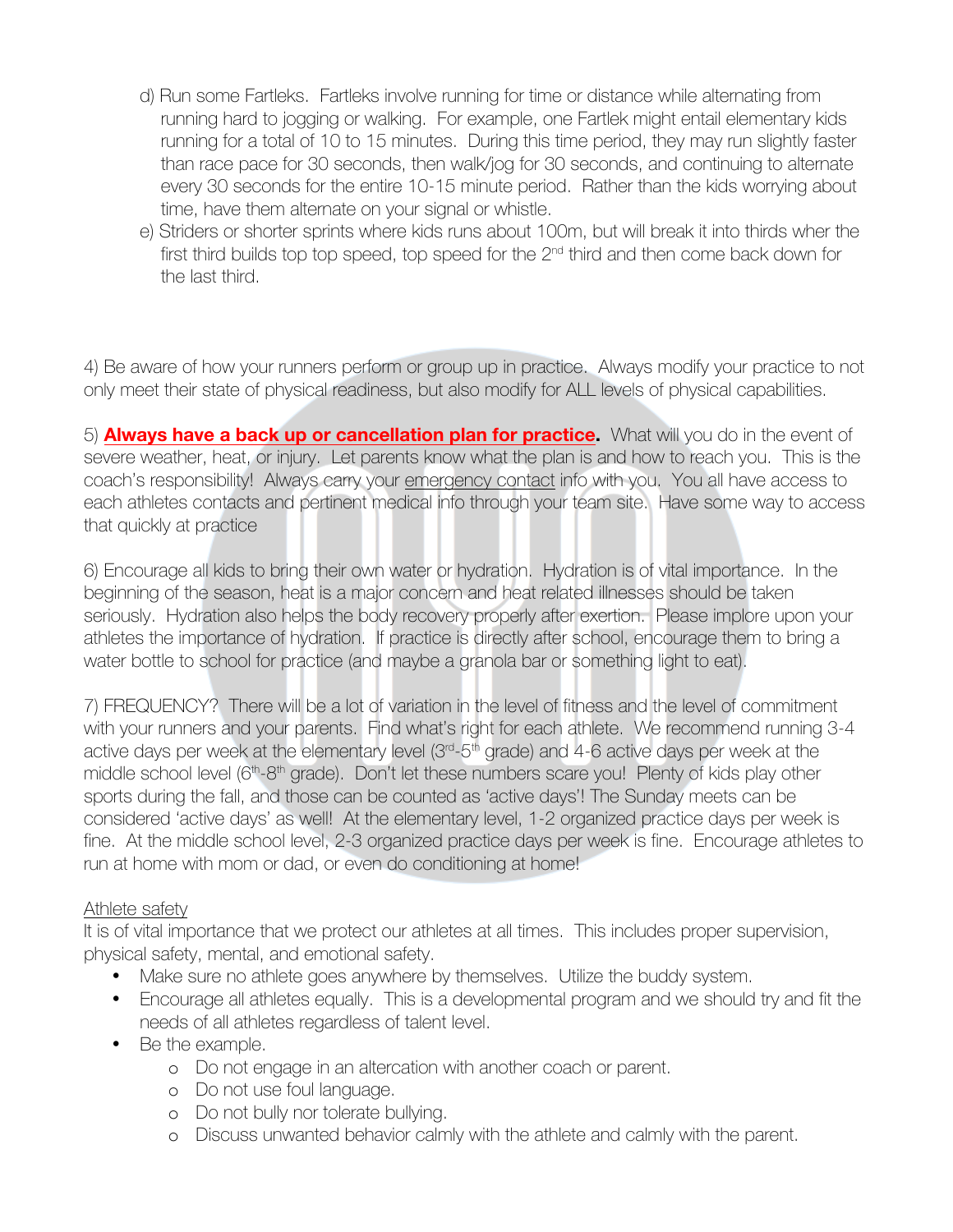To protect both yourself and a child from risk:

- Do not isolate yourself and a child and avoid being alone with any particular child.
- If a child approaches you and wants to talk to you privately about a matter, do so in an open area and in the sight of other adults (e.g. other coaches, officials or parents/guardians).
- Before going into change rooms knock or announce that you will be coming in. Try to have at least one adult with you in a change room with children.
- Do not copy or distribute team/athlete photos for personal use.
- Make sure parents know they are expected to pick their child up on time from training.
- Avoid transporting children and if you must only do so with the express permission of their parents.

#### **Competition**

1) Manage expectations. For many athletes and parents, the goal is to place in the top X. For others, it is to simply finish or try a new distance. There are many ways to quantify performance without going over the top – all the while, encouraging the entire range of possibilities. Goals and accomplishments can be met week to week at meets *as well as at practices*. When athletes learn to find these small accomplishments and on a continual basis they will be more successful in the long run. If your runners will stay consistent and realize that success and fitness doesn't come over night, they will set themselves up to have a fun and rewarding season. Stick with it for Success!!

2) Time is always our motivator, but try to encourage your athletes to find other points of merit in their race; a good start, good finish, consistent pace, etc. There are many ways to feel successful in a race other than time and place.

4) Educate and engage parents. Get them involved in the sport and supporting EVERYONE out on the course. Help every child feel good about their effort! Also encourage your athletes to come back to and cheer on the rest of the runners that are finishing. This is a great way to teach sportsmanship and camaraderie.

5) The most important thing to instill in your athletes is a love for the sport!

We are so appreciative that you all have decided to give the gift of your time and energy to the children of your community. Running is something that the kids will be able to do for the rest of their lives to be healthy active adults. Know that you all are planting the seeds for many of these kids, and that is such a wonderful thing.

We are always available for anything you all need. Don't hesitate to ask!

-Hollee & Brandon

Hollee: hollee@nashvilleyouthathletics.org Cell: 617-650-7029